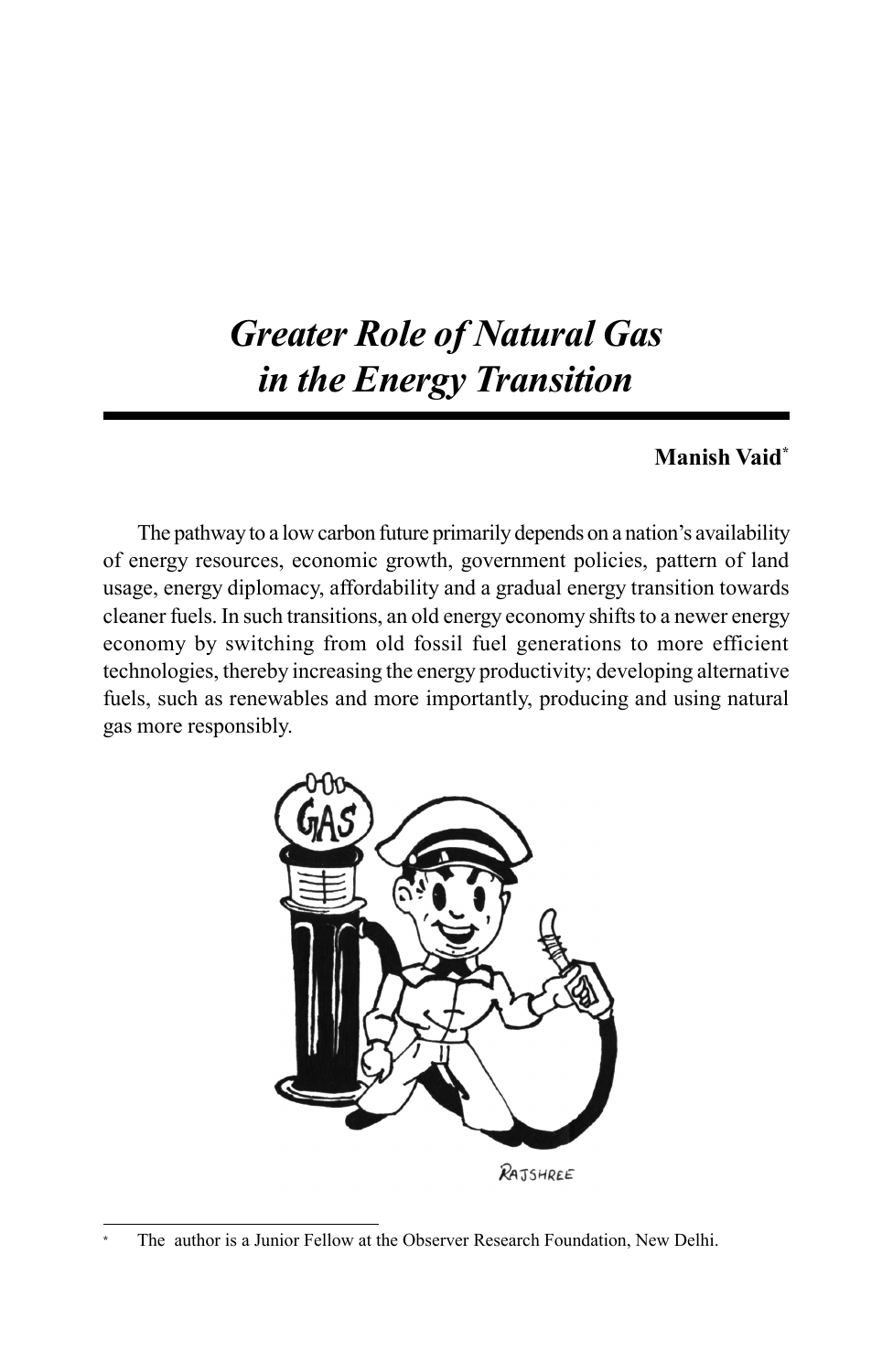Therefore, the role of natural gas in energy transition becomes more crucial, which can go beyond just being a bridge fuel to clean energy for sustainable future. Natural gas is already preferred over wood, coal and crude oil due to its inherent features, such as its ability to be easily transported and stored, its combustion efficiency, convenience and flexibility of use and most importantly, its carbon emission factor. Its future can be sustainably extended if new energy economies find cost effective ways to abate the methane emissions that are generated from oil and gas operations. There are 76 million tonnes (mt) of oil and gas related methane emissions, more than half of which is stemmed from natural gas operations.<sup>1</sup> More than half of the methane leakage from natural gas comes from upstream operations, such as drilling sites and gas processing plants, with the remainder coming from downstream operations, like pipeline and storage systems.<sup>2</sup>

However, according to WEO 2017, it is technically possible to reduce global methane emissions from oil and gas operations by roughly 75% and by 40-50%, just by implementing approaches that have no net costs. It argues that the value of the captured methane is higher than the cost of the abatement measures.<sup>3</sup> Such methane emissions, which occurs at any stage during production, processing and transport of oil and gas, can be detected, measured and avoided through digital technologies.<sup>4</sup>

So far, the share of natural gas in the global energy mix has not increased to an extent that it can fight climate change, primarily due to the failure of replication of shale gas boom of the US to other shale-rich countries<sup>5</sup> and poor reserve-replacement ratio, such as in China. In addition, lack of sufficient new gas fields coming up despite fast aging gas fields across the world have resulted in fall in gas infrastructure investments.

However, the surge in recent LNG exports emerging from shale boom of the US and increased unconventional gas production from Australia is changing the natural gas outlook of the world. As a consequence of these developments in the LNG markets, natural gas prices have fallen significantly, stimulating LNG markets to shift from seller to buyer, empowering the latter in changing the existing rules of LNG trade.

Such a paradigm shift in global LNG trade has made India the fourth-largest LNG importer in 2016 due to the resulting increase in LNG imports. Consequently, Petronet LNG (PLL) has successfully renegotiated with a couple of LNG suppliers, namely RasGas of Qatar and Australian subsidiary of Exxon Mobil Corporation. These efforts have encouraged the Gas Authority of India Limited (GAIL) to discuss renegotiation with the US and Russia for sourcing up to 5.8 million tonnes (mt) and 2.5 mt of LNG respectively.<sup>6</sup>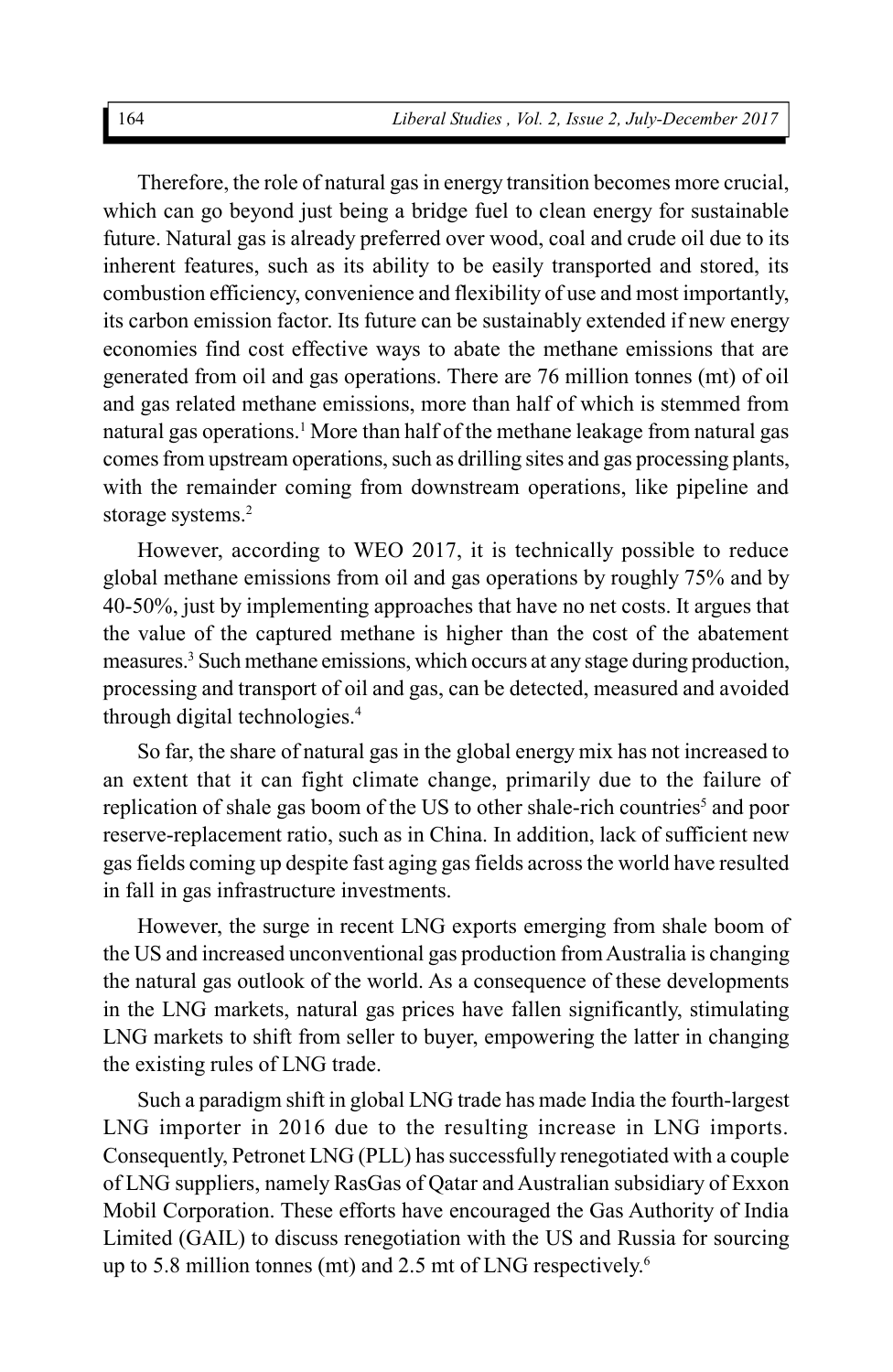

*Source:* BP Statistical Review of World Energy, 2017.



These developments have further encouraged the government to formulate a strategy to increase the share of natural gas in India's energy mix from 6% at present to 15% (Figure 1) over the medium period, in line with India's commitment at the Paris meeting on climate change.<sup>7</sup>

India, being a new energy economy is under an energy transition. Having the lowest electricity per capita and with an aim to provide access to electricity and clean cooking fuel to all its citizens, it relies heavily on the fossil fuels (Figure 1). However, such energy transition should incorporate steps to improve its energy productivity, which can help reduce its energy import bills, greenhouse gas emissions, including methane emissions to meet its emissions reduction commitments, boost domestic production, increase uptake of renewable energy and improve energy security, while simultaneously improving its resilience to energy prices. In this regard productive use of natural gas to meet basic energy needs, and improving its productivity will help to fight climate change and local air pollution. Therefore, instead of getting lost to energy debates of fossil fuels and renewables, energy productivity should be the key factor shaping the current phase of energy transition, as India needs all the sources of energy it can lay its hands on, as emphasized by Petroleum Minister, Dharmendra Pradhan, who stated that:

Energy is a multi-dimensional commodity and all the fuels — including coal, petrol, diesel, gas and renewables – will have a part to play in the

165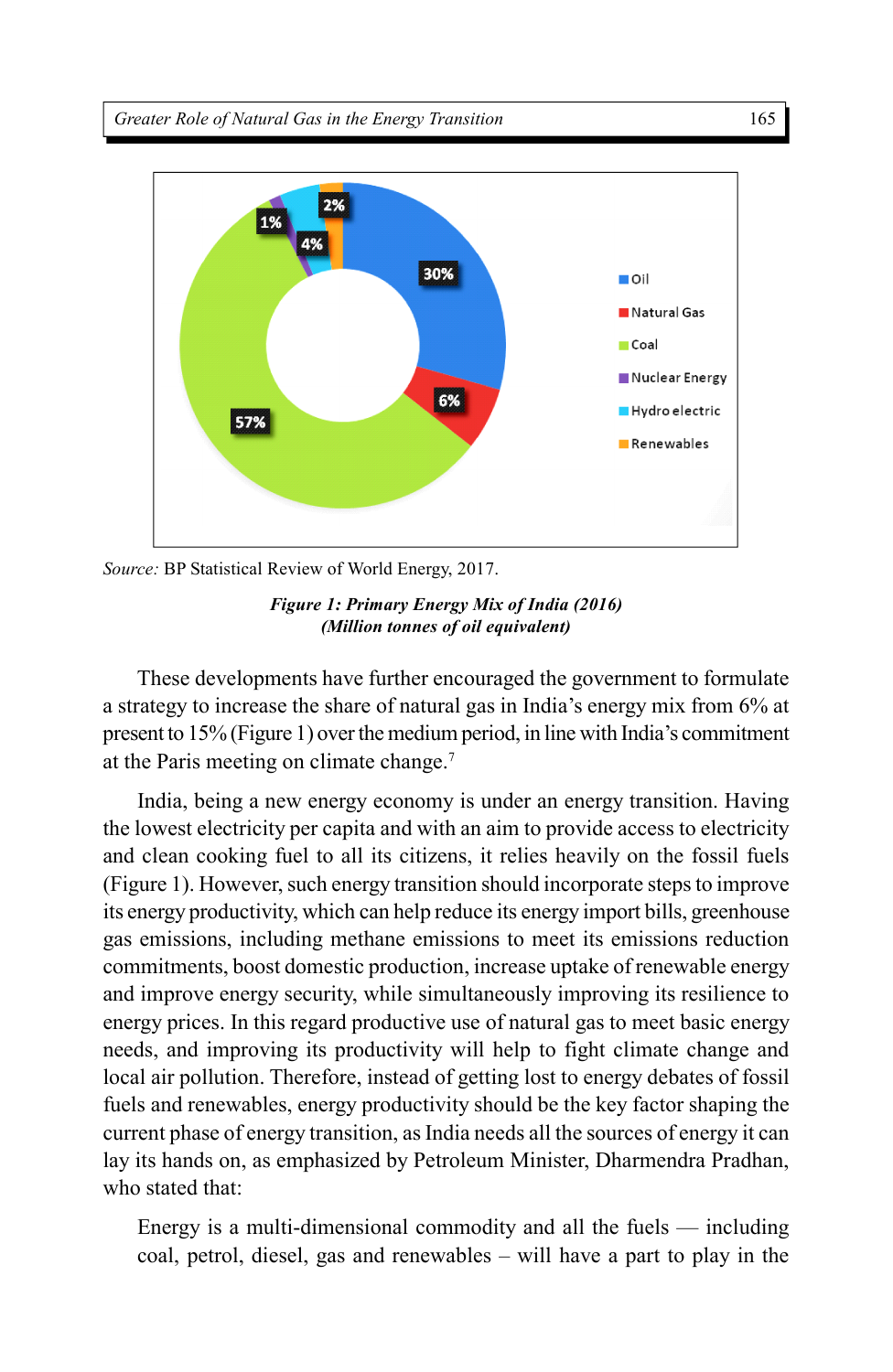country's energy growth…. Given the market size we have and consumption pattern, we need multiple sources of energy.<sup>8</sup>

Interestingly, a statement by the World Bank during the recent Paris Summit on stopping funding of oil and gas after 2019, says:

In exceptional circumstances, consideration will be given to financing upstream gas in the poorest countries where there is a clear benefit in terms of energy access for the poor and the project fits within the countries' Paris Agreement commitments....<sup>9</sup>

The above statement reflects India's current energy conditions which could support its cause for accessing clean energy and electricity to all, wherein around 830 million Indians are still devoid of clean cooking facilities and per capita electricity consumption is only at 1075 kWh (2015-16).<sup>10</sup>

The Government's push for LPG, a petroleum product, for poor families and its deeper penetration in rural areas as a replacement of the polluting cow dung and firewood is a strong case in favour of energy access to the poor. While this initiative releases Liquefied Petroleum Gas (LPG) to be supplied to rural consumers, it also benefits urban consumers, through the expansion of a city gas distribution (CGD) network via piped natural gas (PNG) supplies, again reiterating a stronger environmental case for natural gas. Therefore, the promotion of clean cooking access with LPG including free connections to the rural poor through Pradhan Mantri Ujjwala Yojana, which further helps in the expansion of natural gas in urban areas, and thereby contributing towards the Paris Climate commitments, makes a stronger case for cleaner fossil fuels.

## **Environmental Case for Natural Gas**

Besides offering a cleaner option through PNG, natural gas also brings in the flexibility needed in energy systems by replacing coal and oil while being a good fit for the rise of variable renewables, such as wind and solar PV.<sup>11</sup> Consistent fall in cost of renewables have resulted in its increased demand, making it a cost competitive resource. However, with the intermittent nature of both wind and sun, these energy resources need a baseload supply to support them. Natural gas with its all inherent benefits and availability on demand makes it a viable option, particularly in power generation. This makes natural gas and renewables complementary and this can further help in reducing reliance on coal and oil.

Further, though emissions from the combustion of natural gas is much lower than coal and oil, it also emits 50-60% less carbon dioxide (CO<sub>2</sub>) when combusted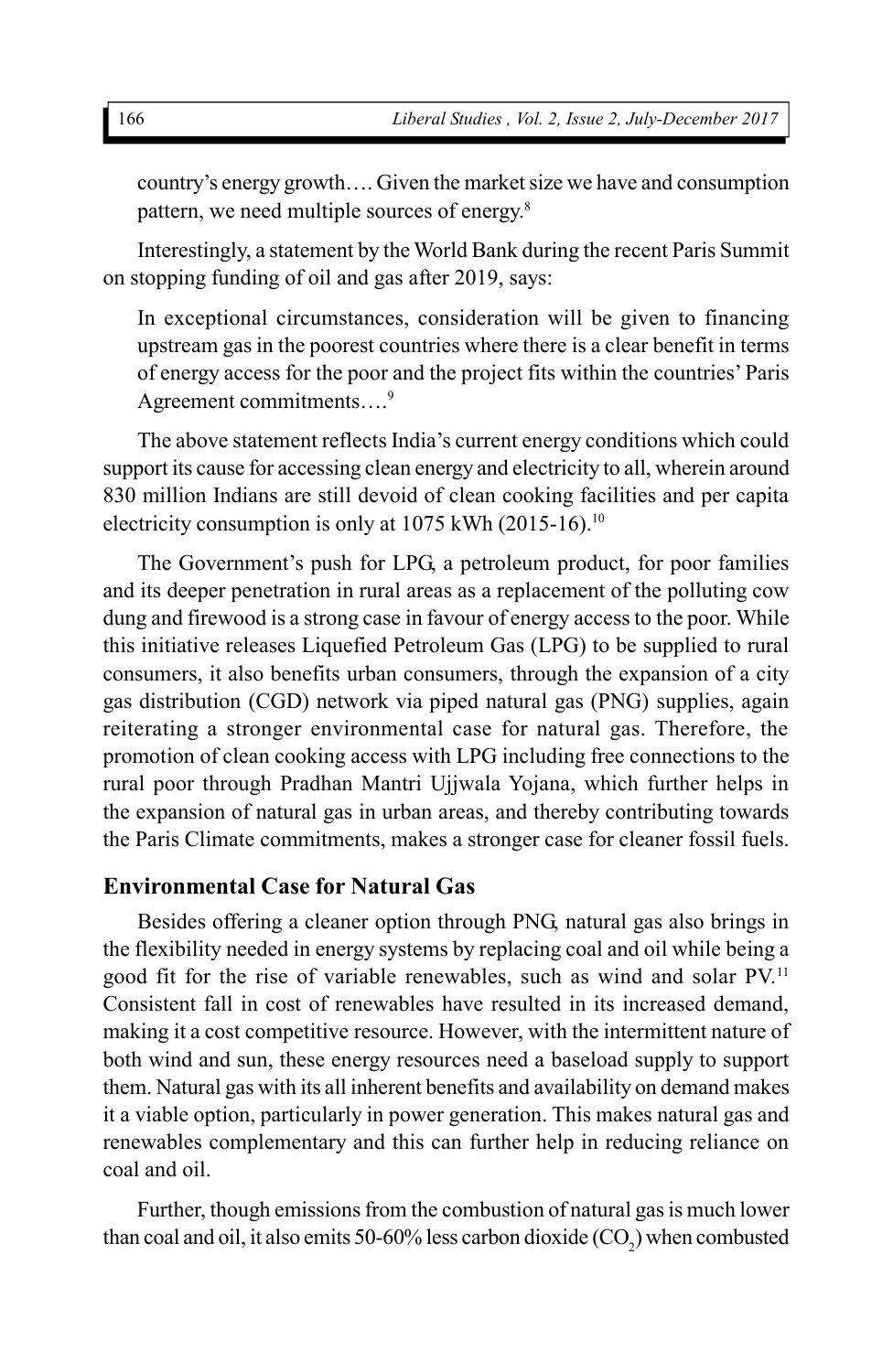in a new efficient natural gas power plant compared with emissions from a typical new coal plant. Similarly, under smog conditions, the use of CNG in transport has an edge over other air pollutants (Figure 2), like sulfur dioxide  $(SO_2)$ , mercury, particulate matter, and to some extent even nitrogen oxide  $(NO_x)$ , found in petrol and diesel. It also performs better on other pollution parameters such as carbon monoxide and non-methane hydrocarbons and regarded considered safe and clean as Euro-VI emission standards for petrol and diesel that are yet to be implemented in India.<sup>12</sup>





*Source:* IEA, WEO 2017.



Thus, given the enormous economic and environmental benefits that can be derived from natural gas, it becomes important to create new gas demands and accordingly make viable investment decisions for gas infrastructure that is more strategically planned, across the natural gas value chain. In this regard the emergence of new technology as seen with the introduction of floating liquefied natural gas (FLNG), compressed natural gas (CNG), liquefied natural gas (LNG) trucks and floating regassified storage units (FSRU) complements well with the new global gas order. The new gas order<sup>13</sup> offers a greater diversity on the supply side due to the doubling of global liquefaction sites, competitive price formation of different gas supply sources, a tendency towards shorter contract duration, and an increased spot trading and contractual flexibility. All these conditions have enabled increased volume of global natural gas trade by reduction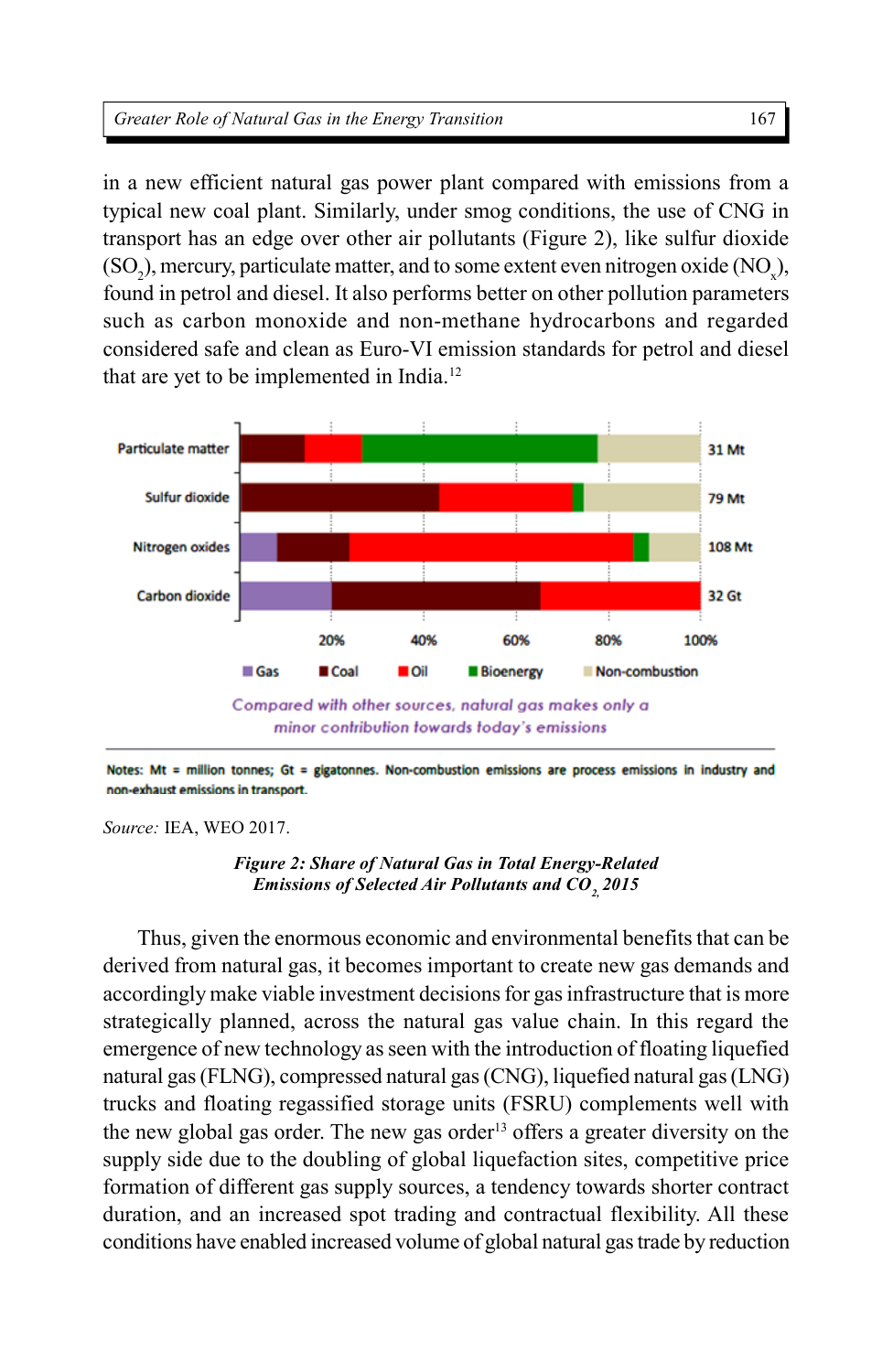in initial capital investments, bringing about a more flexible LNG trade with the possibility of future relocation, particularly, with respect to FLNG and FSRU.

## **A Move towards a Gas-based Economy**

Possibilities of curbing methane emissions in the future and the new gas order are great enablers and contributors for India to increase its natural gas share in energy mix. Its robust growing population, projected to be the largest in the 2020s and its urbanization growth, which is expected to increase from 31% in 2012 to 51% in 2047 could make India one of the largest contributor to global energy demand with a 30% share. This could push its energy demand up by a 1000 million tonnes of oil equivalent (mtoe) between now and 2040.<sup>14</sup> It is further projected that in the next 25 years global natural gas use would increase by 45%,<sup>15</sup> with industrial demand leading the growth, wherein LNG would cover 60% of the long-distance gas trade by 2040.<sup>16</sup> Given 140 billion cubic meters (BCM) of LNG trade capacity still under construction, $17$  gas markets would remain well supplied over the next few years creating more opportunities for India's LNG imports.

During the medium-term, gas demand could grow at 1.6% per year by 2022, wherein 90% of such demand would be coming from developing economies, like China and India. For instance, India, which currently leads the growth in gas demand in Asia, could have its gas demand increasing from 55 bcm in 2016 to 80 bcm by 2022.<sup>18</sup>



*Source:* Petroleum Planning & Analysis Cell (PPAC)

*Figure 3: Demand-Supply Dynamics of Natural Gas*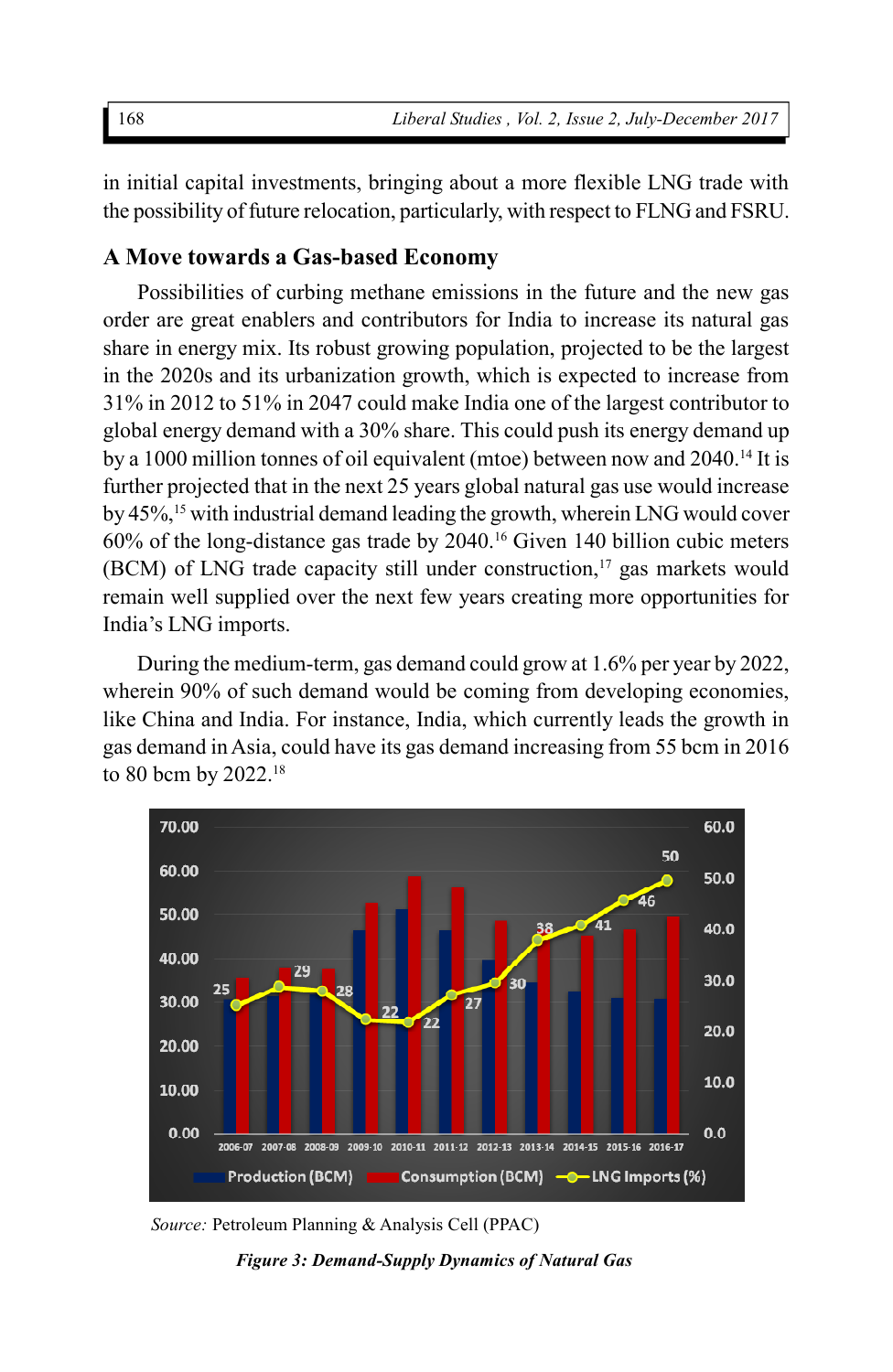Despite historically being a part of India's primary energy fuel, natural gas has struggled to play a prominent role in India's energy basket. Though the share of natural gas in India's energy basket has steadily increased from 2005 until 2010 to reach  $11\%$ ,<sup>19</sup> it fell afterwards, primarily due to a fall in the gas production in Krishna Godavari (KG-D6) blocks, comprising of DI-D2 and MA fields. Thereafter, factors like expected complexity of reservoirs and a lack of new discoveries led to its further fall. Subsequently, India's total natural gas consumption came down from 55.7 MTOE in 2010 to 45.1 in 2016, registering a fall of 19%. This scenario prompted the government to increase its LNG imports (Figure 3).

To promote a gas-based and clean fuel economy, the Indian government has taken several initiatives across the natural gas value chain. Efforts have been made to increase domestic exploration and production of natural gas from both, the conventional and non-conventional gas sources, including, shale gas and gas hydrates. Besides, new facilities, including, LNG terminals and FSRUs are being built up to import LNG. These facilities would be connected to the existing network of the natural gas grid of 16,000 km length, which is planned to be extended further up to around 30,000 km in the next five years. Finally, to make the gas molecules reach their final and wider consumer base, the city gas distribution (CGD)<sup>20</sup> network is strengthened alongside with the introduction of small scale LNG (SSLNG) to meet the increasing gas demand in niche markets. These initiatives are elaborated as follows:

- 1. To increase domestic gas exploration and production.
- 2. To increase LNG imports.
- 3. To develop a National Gas Grid and CGD Network.
- 4. To boost Gas Demand in Power and Fertilizer Sectors.
- **1. To Increase Domestic Gas Exploration and Production:** Out of 26 sedimentary basins covering an area of 3.14 million sq. km, 48% are yet to be appraised, which accounts for an area of 1.502 million sq. km. with an assessment of only 15 sedimentary basins since 1990. To appraise the remaining areas, MoPNG has formulated a plan to conduct 2D seismic surveys in all 26 sedimentary basins of India by ONGC and OIL.

In this regard, on March 10, 2016, government also approved Hydrocarbon Exploration Licensing Policy with the following features:

to provide a simple and easy to administer revenue sharing model; $^{21}$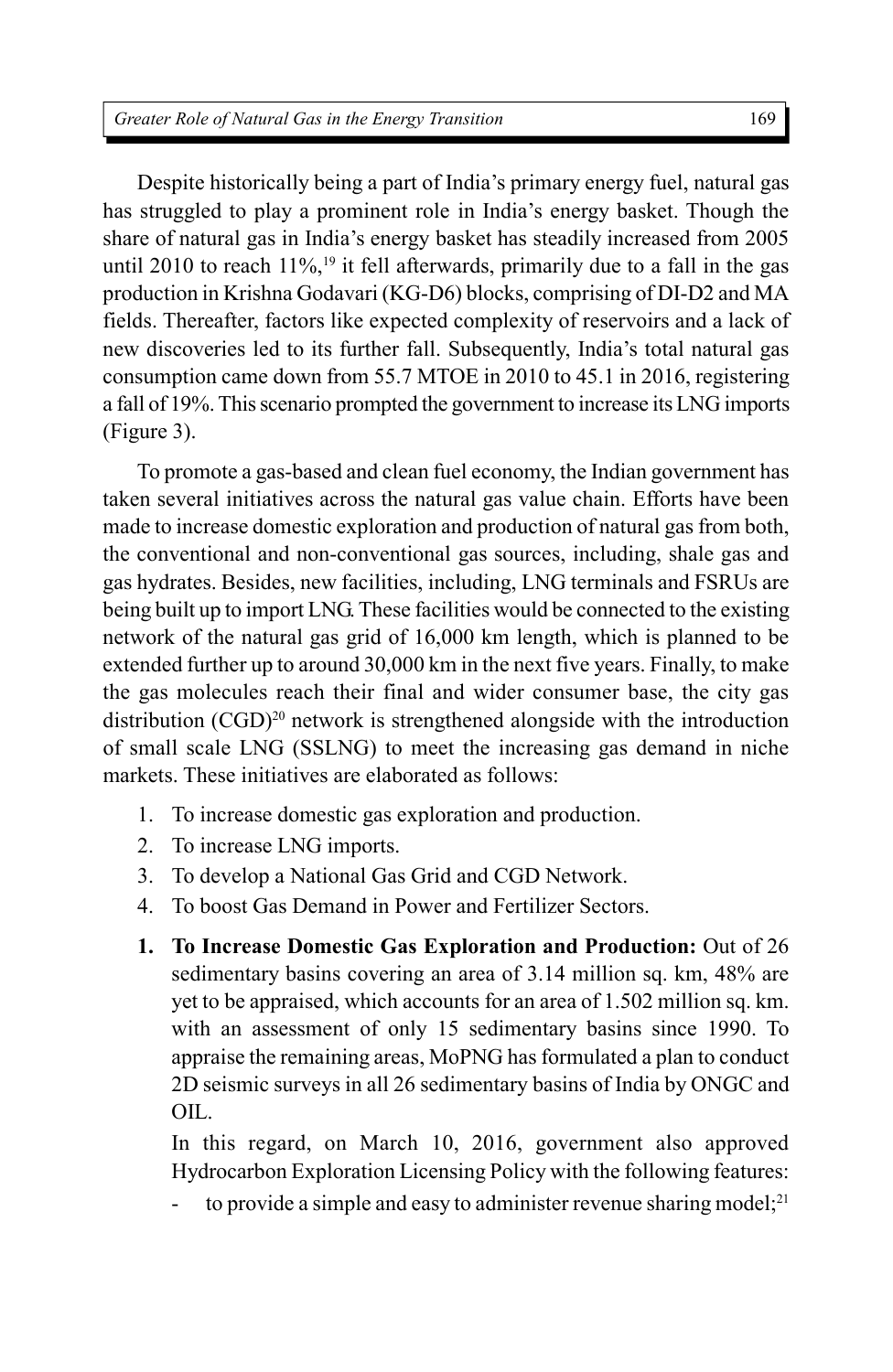- to provide marketing and pricing freedom for difficult areas such as, High Pressure High Temperature reservoirs and Deepwater and Ultra Deepwater  $\arccos^{22}$
- to introduce open acreage policy, $23$  wherein exploration is permitted throughout the contract period, governed by a single license for exploration and production of all forms of hydrocarbon without having to obtain separate approvals and going through new bidding rounds;
- to reduce the royalty rates for offshore fields<sup>24</sup> while extending of Production Sharing Contracts.<sup>25</sup>

Further, to facilitate unconventional gas production, such as shale to private players, government is now planning to change the definition of 'Petroleum' in the Petroleum and Natural Gas Rules, 1959 and the production sharing contracts to allow the private exploration companies exploit shale,<sup>26</sup>thereby providing a level playing field with National Oil Companies (NOC) in their onland Petroleum Exploration License (PEL)/Petroleum Mining Lease (PML) blocks awarded under the nomination regimes.<sup>27</sup>

**2. To Increase LNG Imports:** Noting that LNG would play a central role in India's natural gas share increase, India has planned to accelerate its cheaper LNG imports and expand its LNG capacities to meet the rising gas demand until some new discoveries are found. India's current capacity of LNG import terminals permits it to handle about 30 million metric tonnes per annum (MMTPA) from four operational terminals (Table 1) comprising of just 30% of the total current gas consumption. Government has planned to expand LNG import capacity to 47.5 MMTPA.<sup>28</sup> In this regard the eastern part of India with gas pipeline network and LNG terminals is being developed along the Dhamra port.<sup>29</sup>

| Sl.<br>No. | Name of terminal        | <b>Promoters</b>                                              | Capacity<br>(MMTPA)                                                                | Capacity<br>Utilization (%)<br>$(Apr-Sep 2017)$ |
|------------|-------------------------|---------------------------------------------------------------|------------------------------------------------------------------------------------|-------------------------------------------------|
| 1.         | Dahej (Gujarat)         | Petronet LNG Ltd. (PLL)                                       | 15 MMTRA                                                                           | 101.7                                           |
| 2.         | Hazira (Gujarat)        | Hazira LNG Pvt. Ltd. (HLPL)                                   | 5 MMTPA                                                                            | 56.5                                            |
| 3.         | Dabhol<br>(Maharashtra) | Ratnagiri Gas Power Pvt. Ltd.<br>(RGPPL-JV of GAIL &<br>NTPC) | 1-69 MMTPA presently<br>without breakwater to<br>be increased to 5<br><b>MMTPA</b> | 13.8                                            |
| 4.         | Kochi (Kerala)          | Petronet LNG Ltd. (PLL)                                       | 5 MMTPA                                                                            | 13.8                                            |

| Table 1: LNG Terminals (Operational) |  |
|--------------------------------------|--|
|--------------------------------------|--|

*Source:* PPAC, Ready Reckoner, November 2017.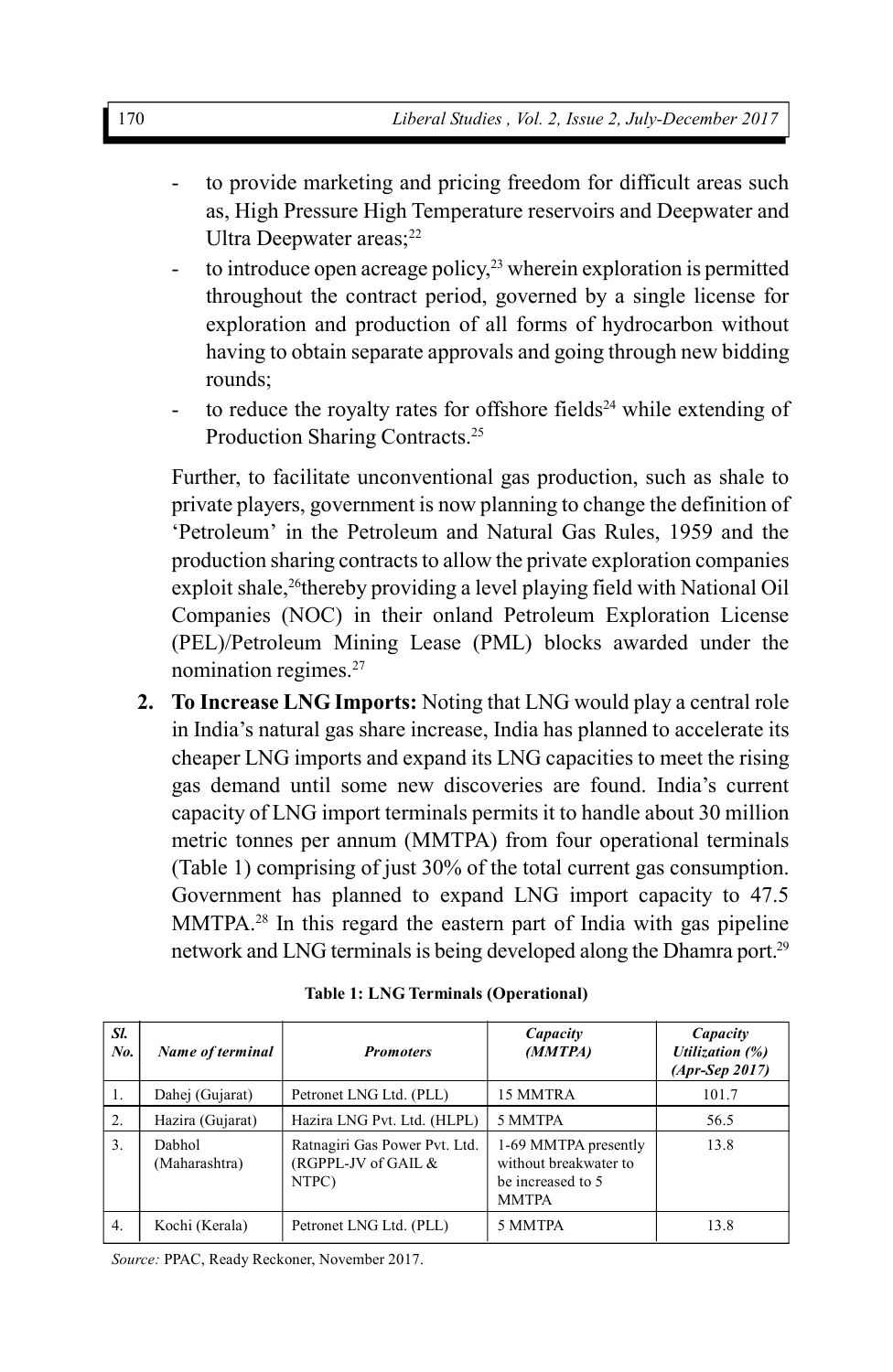Further, three LNG projects of 15 MTPA are targeted to be completed by 2019 and based on the number of announced project proposals, India's total regasification capacity can reach up to 103 MTPA by 2020.<sup>30</sup> These terminals would be instrumental in meeting the incremental gas demands of India.

In addition to gas infrastructure development, India's LNG importers are actively involved in renegotiating their long-term LNG contracts, commensurate with low global gas prices. In this regard RasGas and Petronet LNG (PLL) have renegotiated their long-term contracts resulting in a significant fall in the Free-on-Board (FOB) price of RasGas LNG from around \$12.5/MBTU to \$6.5-7/MBTU boost to RasGas LNG's demand and helping India's LNG imports to become cheaper by almost half.

PLL has once again successfully renegotiated the pricing for its 20 year, 1.5 MMTPA Gorgon LNG contract with Exxon Mobil, which they have signed with the Australian subsidiary of Exxon Mobil Corporation.<sup>31</sup> With reduction in slope from 14.5% (FOB) to 13.9% (delivered exship), by including shipping cost in oil indexation itself, the cost of imported LNG is now expected to come down by almost \$1.4/mBtu to \$7.6/mBtu, assuming Brent price of \$55 a barrel.

Encouraged with PLL's LNG trade renegotiations, GAIL too has attempted to renegotiate its contract with the US and Russia. However, its efforts have not come to fruition yet. While GAIL continues to discuss renegotiation of its LNG to be sourced from the US to the tune of 5.8 million tones, (mt) its upcoming LNG imports from Gazprom<sup>32</sup> for 2.5 mt would remain same as already agreed in 2012, thereby nullifying any benefits that GAIL could have accrued due to the fall in the global gas prices.

## **3. To Develop National Gas Grid and CGD Network**

**(a)** *National Gas Grid:* To strengthen natural gas infrastructure, government has targeted to increase gas pipeline network to about  $30,000$  km in next 5 years, from existing  $15,486.13$ -km,<sup>33</sup> while also fixing regional imbalances in the gas grid, particularly in the eastern part of India, particularly through viable gas funding (VGF) as approved by Cabinet Committee of Economic Affairs in September 2016 for the development of Jagdishpur- Haldia and Bokaro-Dhamra Gas Pipeline (JHBDPL) projects to strengthen the eastern part of the gas pipeline network.<sup>34</sup>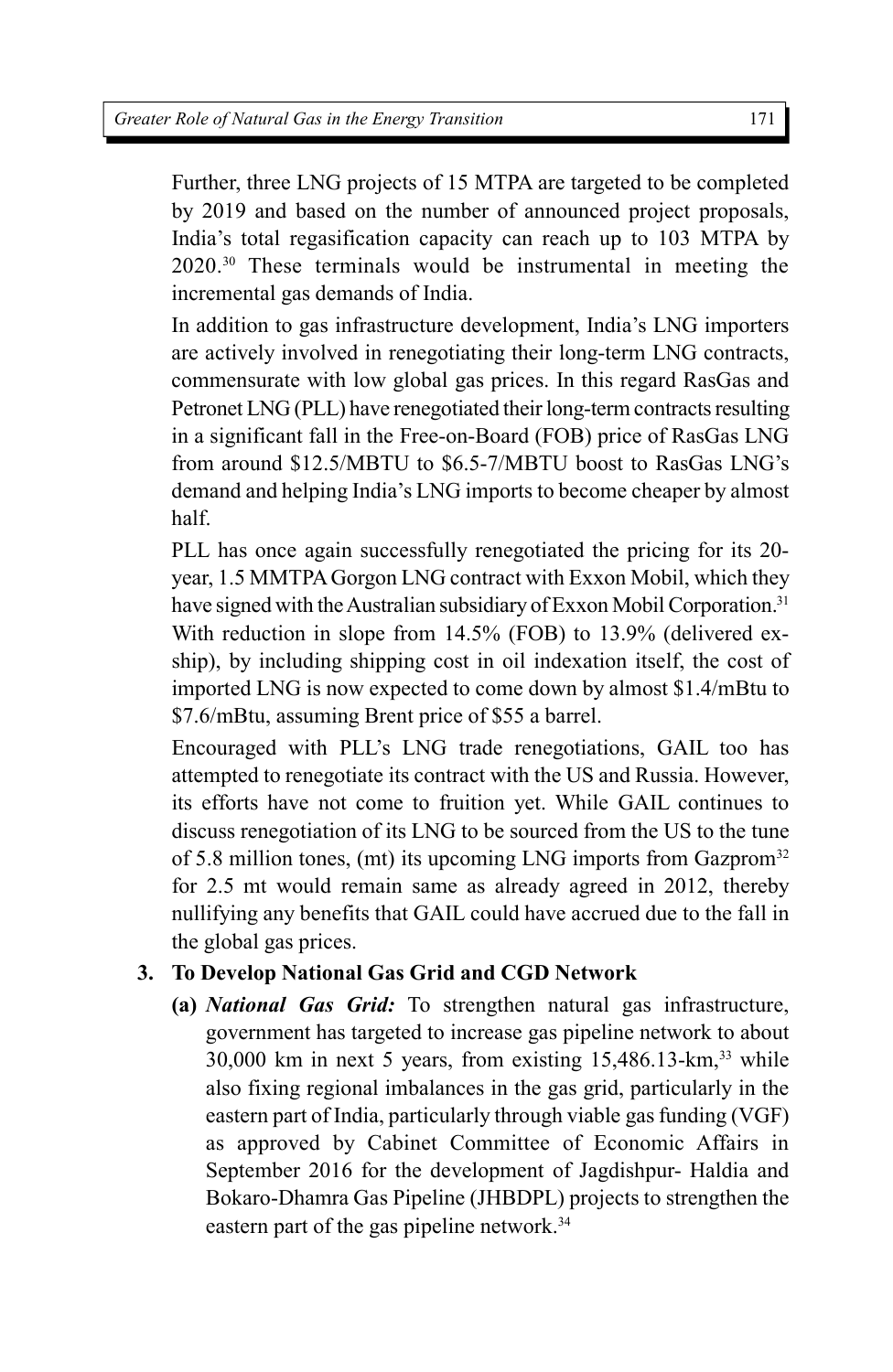**(b)** *City Gas Distribution:* To expand this network, government has set a target to Oil and Gas Public Sector Undertakings (PSUs) to achieve one crore PNG connections by 2019, from existing 37,02,095<sup>35</sup> domestic PNG connections recorded till July 1, 2017. To reach this target, the government is now mulling to replace all LPG connections in Smart Cities with PNG connections.<sup>36</sup> PNG connections for industrial and commercial segments as on June 1, 2017 were recorded at 6,875 and 24,602 respectively, covering 13 states.<sup>37</sup>

In case of CNG network, India has so far covered 15 states having a total number of 31,75,685 CNG vehicles, served by only 1,237 CNG stations.<sup>38</sup> For holistic expansion of the CGD network, government has pitched for inter-ministerial support.<sup>39</sup>

## **4. To Boost Gas Demand in Power and Fertilizer Sectors**

Fertilizer and power sectors are the major gas consumers in the Indian gas market with a combined gas consumption share of about 55% of the total gas consumption in the month of October 2017.<sup>40</sup> Given, the scale of their operations, policy interventions and social impact, natural gas demand in these sectors is expected to rise further.

- **(a)** *Power Sector*: Despite the growth potential of the gas power sector, factors like affordability and reliability continues to play a big role as evident from discontinuation of the Power System Development Fund (PSDF) initiative that was started in March 2015 to revive the stranded gas based capacity of 14305 MW after state government withdrew from it. Under this scheme, while state governments were required to forego some taxes, gas transporters and import terminals had offered discounts on charges of their services<sup>41</sup>. However, the Association of Power Producers are in favour of continuation of the scheme for two more years as they are ready to pay premium.<sup>42</sup>
- **(b)** *Fertilizer Sector:* In this sector, natural gas is used as a feedstock and fuel for the production of fertilizers. Consumption of gas in fertilizers is driven by the consumption of urea, wherein 90% of urea manufacturing capacities is gas-based, while the rest is based on naphtha. Increased use of natural gas in the fertilizer sector was driven by rising price of oil price-linked naphtha. Thus, to reduce dependence on naphtha there was a constant push by the government to convert all urea manufacturing capacities to gas-based.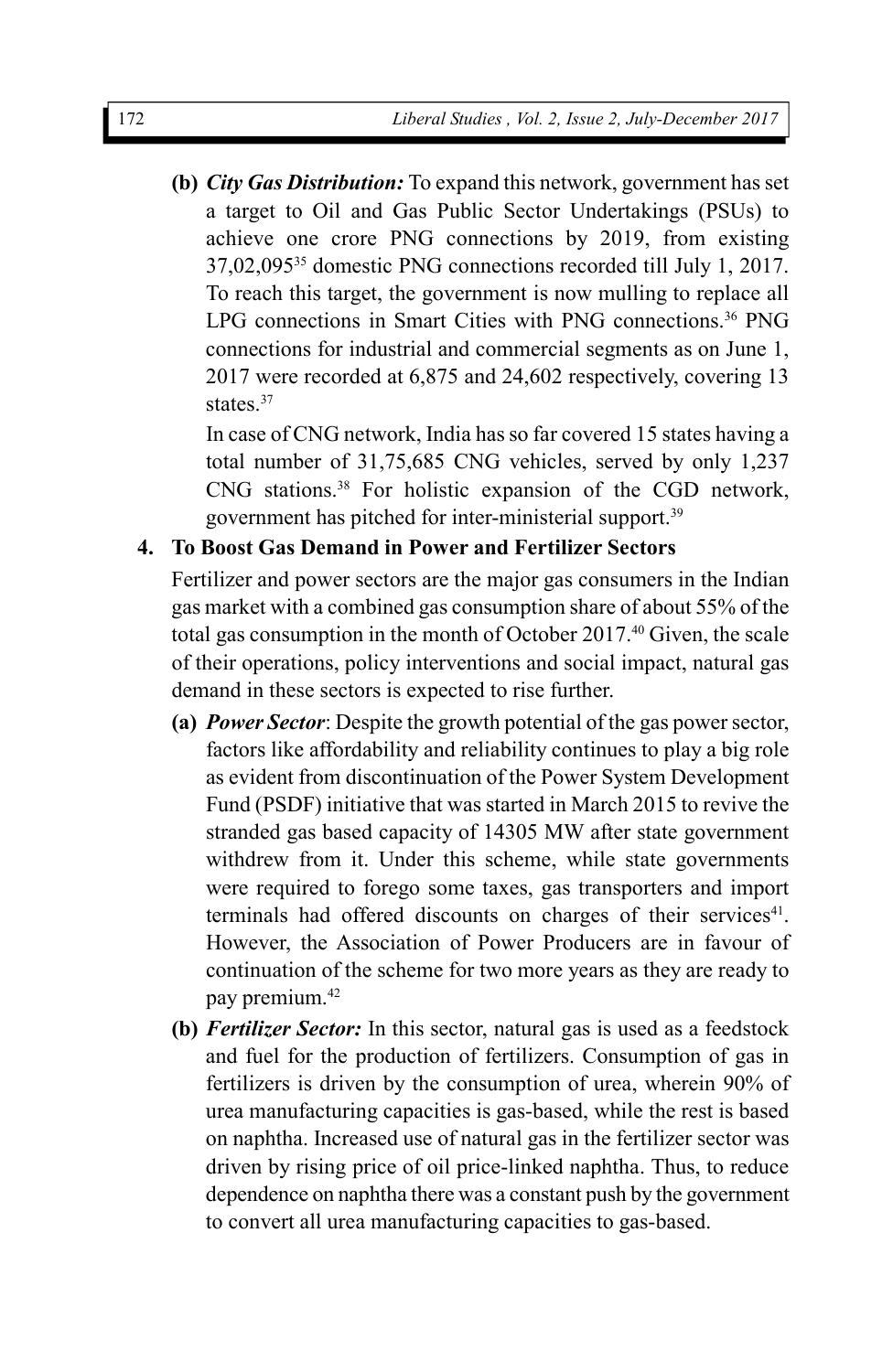However, this sector is unable to raise the production of fertilizer due to prevailing fertilizer subsidy resulting in its increased imports. Due to overconsumption of urea, subsidies have also contributed to soil degradation and environmental damage due to imbalanced use of fertilizers. Consequently, many Indian States have deviated from the ideal ratio of nitrogen  $(N)$ , phosphorus  $(P)$  and potassium  $(K)$  of around 4:2:1, such as in Haryana, Punjab and Rajasthan, the NPK consumption ratio reached a whopping 61:19:1, 62:19.1 and 45:17:1 respectively.<sup>43</sup>

According to the Secretary, Department of Fertilizers, "the cost of urea production is 16,000 to 17,000/MT. The farmers are provided urea at 5,360/MT after reducing 5,360 from 17,000, the rest amount is given as subsidy to the companies."<sup>44</sup> This price of 5,360/MT (USD86 at an exchange rate of Rs.62/USD) is very low price compared not only to the global urea price of \$300/MT but also very low compared to \$362/MT in Pakistan, \$207/MT in Bangladesh and \$265/MT in China45. For 2017-18, subsidies on fertilizer is pegged at 70,000 crore, making it the second largest subsidy bill after food, earmarked at 1,45,338.60 crore.

Thus, to rationalize fertilizer subsidies, while also increasing the domestic production and reducing imports, the government has introduced a 'gas price pooling scheme' w.e.f. July 1, 2015<sup>46</sup> and planned to roll out direct benefit transfer for fertilizers from March 2018.

Under this gas price-pooling scheme, the domestic gas is being pooled with RLNG to provide natural gas at uniform delivered price to all national gas grid connected urea manufacturing plants for the purpose of manufacturing of urea.<sup>47</sup>

In case of direct benefit transfer in fertilizer sector, government would pay fertilizer subsidies directly to manufacturers only after sale of soil nutrients via point of sale devices at retail level, helping the government to reduce its subsidies by up to 20% through plugging diversion and leakages.<sup>48</sup>

## **Challenges and A Way Out**

One of the biggest reasons for the failure of the natural gas sector to expand in India was the lack of a natural gas infrastructure coupled with very high LNG prices as consistent fall in India's domestic production of natural gas never created a scenario which could have rebooted the share of gas in its energy mix. While the global gas market was rocked by massive investments in new LNG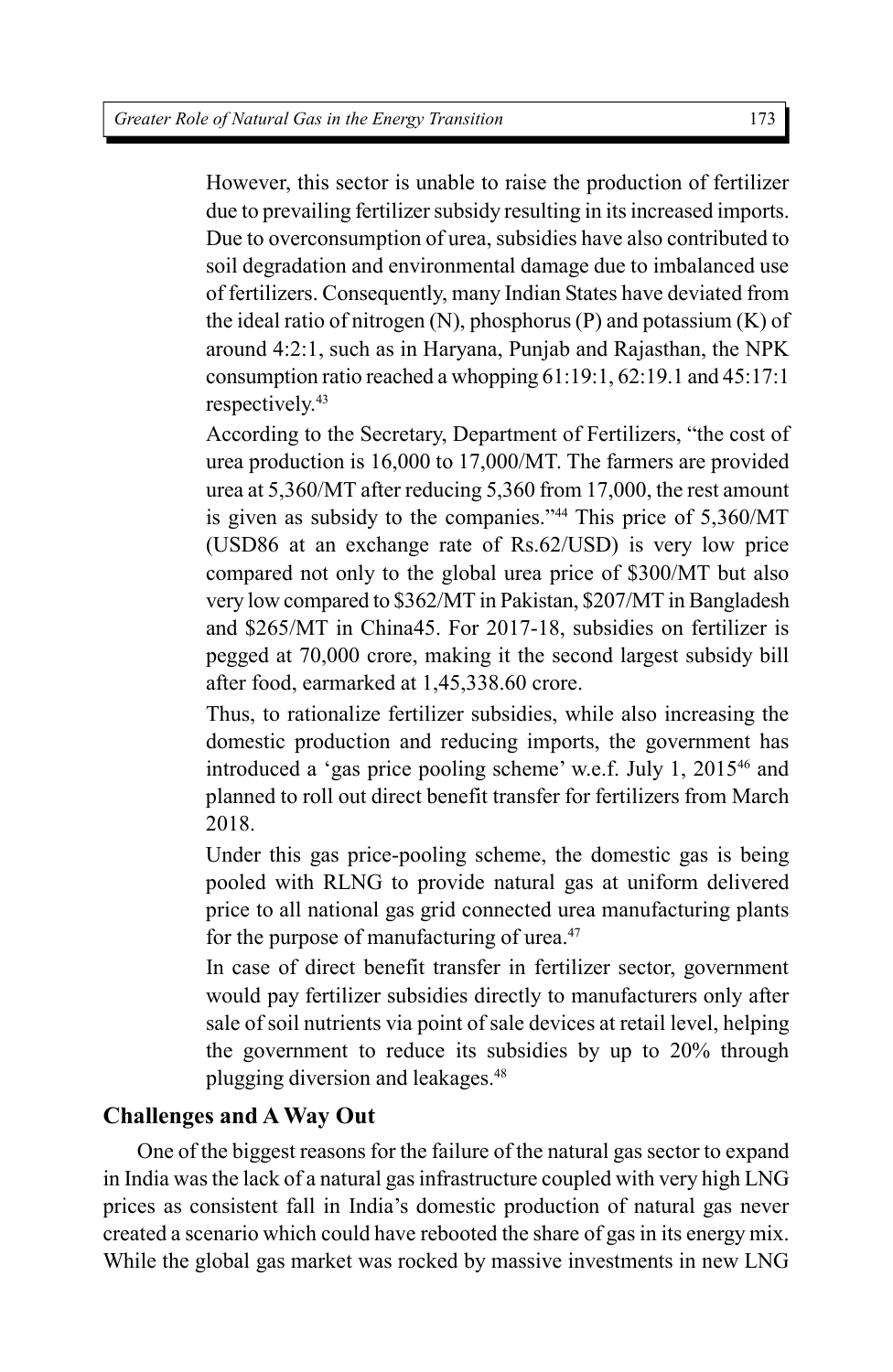supply and subdued demand growth, pulling gas prices down drastically, it is only now that the long-awaited demand response to such prices have started to happen. This is reflected with the changes in LNG market dynamics wherein demand from countries like China and India have started to shoot up.

India, for instance, went for big gas reforms across the NGVC where efforts were made, not only to provide incentives to domestic gas producers but also to attract investments from private companies, besides its engagement through natural gas diplomacy with LNG exporters through renegotiations. However, there is a need to work on a few more aspects of the gas reforms which can help optimise India's domestic natural gas production and demand, which so far has been constrained due to supply bottlenecks. The following are the key determinants which can help increase the share of gas in India's energy mix.

*1. Gas Pricing* **–** The biggest determinant for India's gas demand for the government would be to focus on price transparency and relooking at current disposition of the gas pricing mechanism, which is still resulting in shortfall of investments in an upstream gas sector. The hardest hit from the new gas pricing mechanism is ONGC and OIL which are finding it difficult to start production from domestic fields. Notably, after the fourth consecutive cut, the domestic gas prices, which recorded at \$2.5/million British thermal unit (mBtu) in October 2016, went even below the average cost of producing natural gas for Oil & Natural Gas Corporation (ONGC) and Oil India Limited (OIL), hampering their profitability and making their upstream business completely unviable.<sup>49</sup> The recent increase in domestic gas prices as a result of increased global oil price have not brought cheer for NOCs. While, the current gas price for domestic natural gas for the period from October 2017 to March 2018 is \$2.89 per mBtu, the price for gas from difficult gas fields from Deepwater, Ultra Deepwater and High Pressure-High Temperature area is around \$6.3 per mBtu. However, the price of \$2.89 per mBtu is not sufficient enough for ONGC to produce gas from shallow waters of KG basin, as the same is unviable and affecting ONGC's investment plans. This is because block KG- OWN-2004/1 is not being considered as a difficult field thereby not qualifying for higher rates.<sup>50</sup> It may be noted that without offering higher prices for this field to ONGC, government would still end up paying \$6-7 per mmbtu to domestic consumers if it imports LNG at the prevailing low global LNG prices. Government would do well to consider these scenarios and revisit the current gas pricing formula. Setting up a floor price of around \$3.5-4 per mBtu could be a way out, as suggested by experts.<sup>51</sup>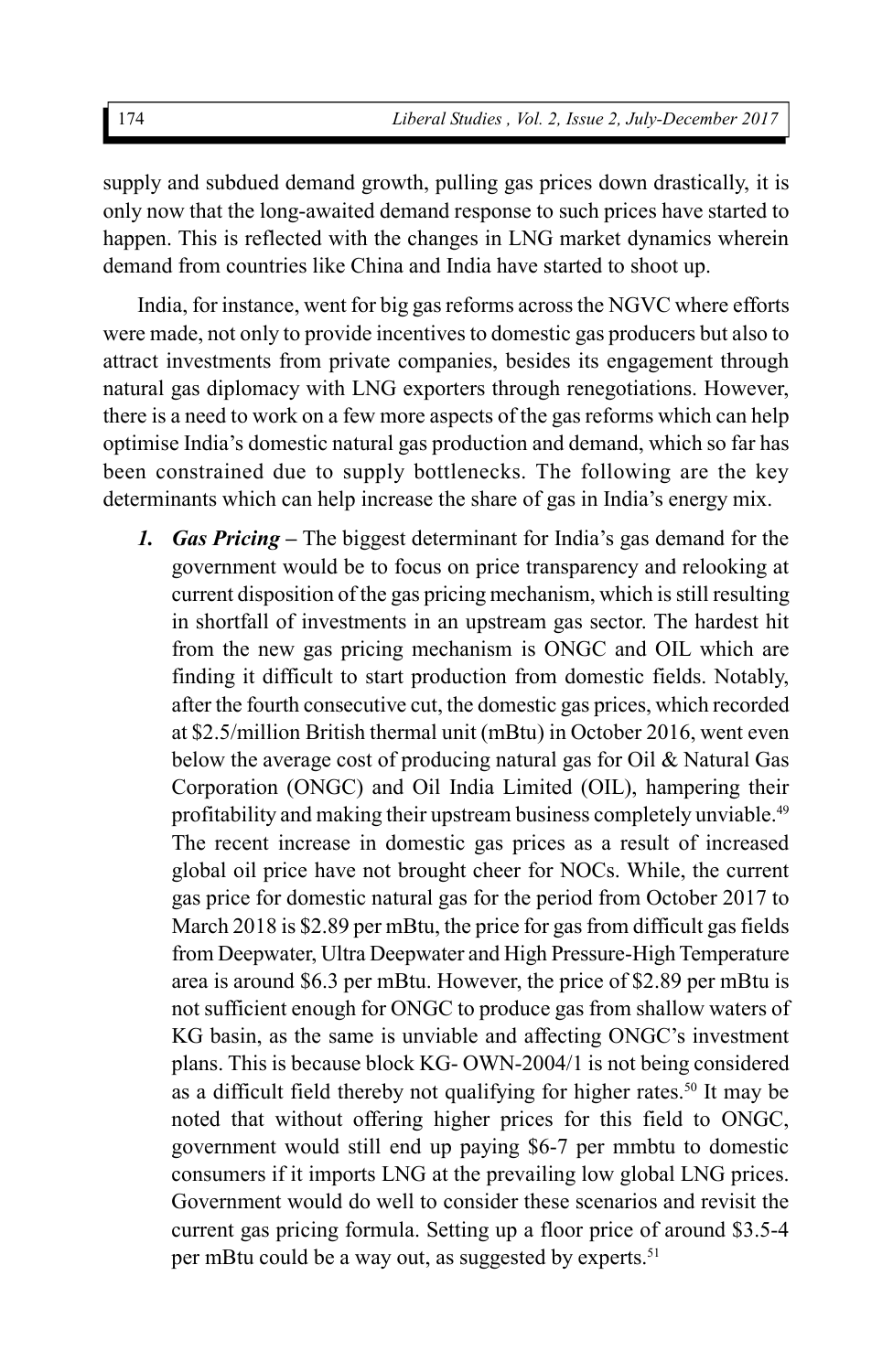- *2. Investments in Gas Infrastructure:* According to CRISIL Research, India needs an investment of \$10 billion (65, 000 crores), of which 30,000 crores is needed for gas pipeline of around 9,000 km.<sup>52</sup> Rising air-quality concerns over the last few years have been instrumental to push for gas-fueled vehicles to include LNG-fueled busses and trains. This not only needs an expansion of CNG gas infrastructure but also strategic LNG infrastructure installation such as national highways to fuel LNG-run fleets. Reliance Industries have shown interest in setting up LNG retail outlets along with Royal Dutch Shell and PLL.<sup>53</sup> Furthermore, there are both environmental and economic factors to boost small scale LNG (SSLNG)<sup>54</sup> business in India as this has the potential to spur the demand for Micro, Small & Medium Enterprises, pushing for Industrial demand for natural gas. India's large coastal metropolitan areas and industrial hubs offer a great potential to LNG markets necessitating infrastructure development.
- *3. Bringing Natural Gas under GST:* Government is now trying to include natural gas under the new goods and services tax (GST) at the next GST Council meeting in January 2018 as this would help increase gas demand for city gas distribution expansion plans. Similarly, bringing LNG under GST would help increase the usage of LNG for industries and transport fuel, particularly for long haul busses, trucks, etc.
- *4. Resetting Gas Pipeline Diplomacy:* India has so far pursued several cross-border gas pipelines, such as, Iran-Pakistan-India (IPI), TAPI, Myanmar-Bangladesh-India (MBI) and Oman-India Natural Gas Pipeline (Now Middle East to India Deepwater Pipeline/MEIDP). India is also looking to bring Russian gas from Siberia to India via Myanmar through gas swap arrangements. However, none of these have come to fruition so far with only the TAPI pipeline moving at some pace. This is due to ever changing geopolitical environment which has come into play in directing India's strategy towards gas pipeline diplomacy, which now needs to be revisited with some plausible outcome.

In this regard, strengthening relations with Iran would be beneficial for India to explore several opportunities that it offers resulting from its gas production. MEIDP and LNG imports from Iran are some options which need to be considered more seriously, particularly after the successful inauguration of Chabahar Port, jointly developed by India, Iran and Afghanistan. MEIDP Iran-India gas pipeline can bring cheaper LNG to India which could cost around \$5-5.50 per mBtu.<sup>55</sup>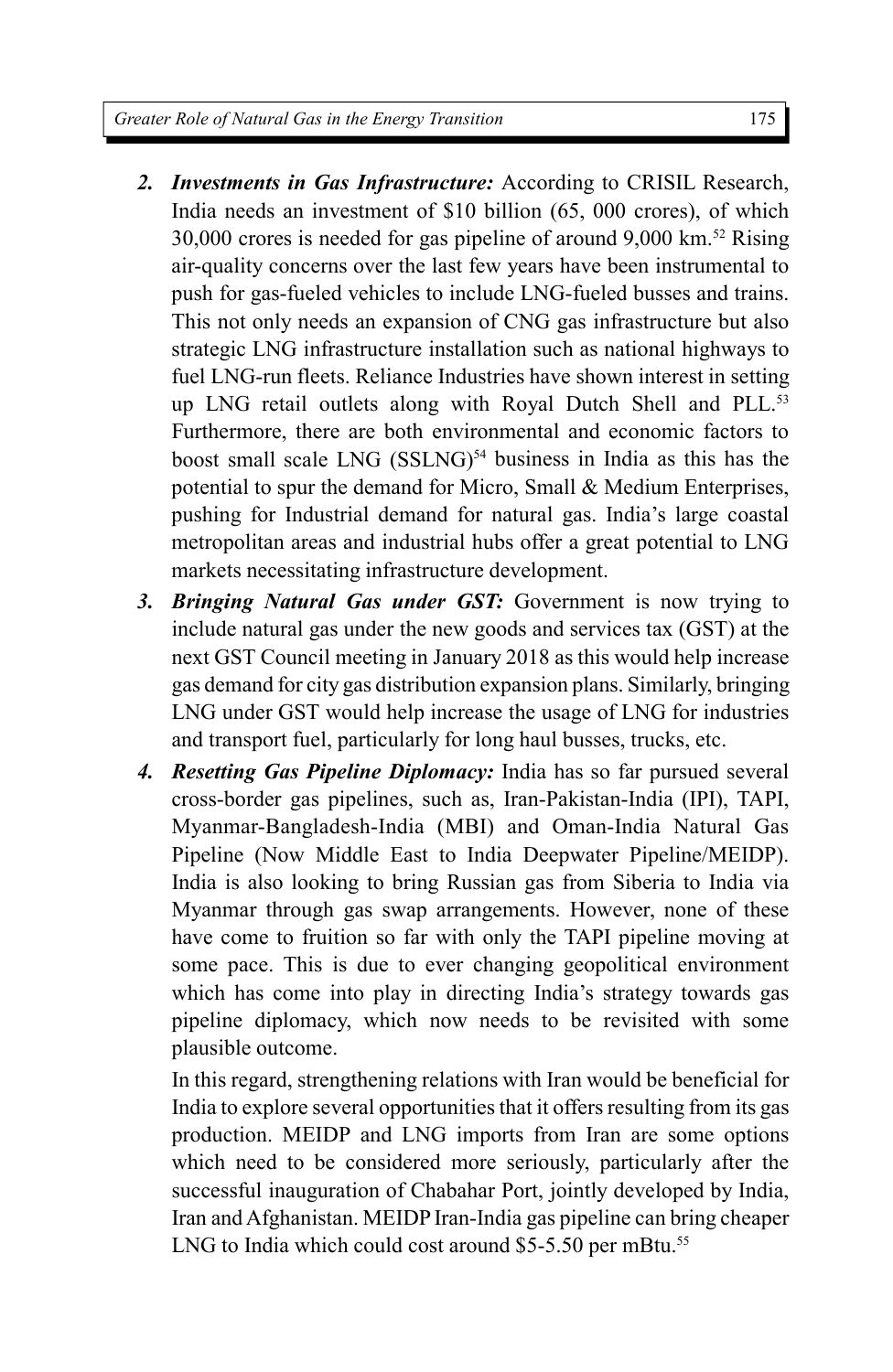Thus, addressing all the above challenges can create tremendous opportunities for India to expand its share of natural gas in its energy mix while tapping LNG markets and finding ways to abate methane emissions. It is the holistic and integrated approach towards gas-based economy that would strengthen India's natural gas sector in a more sustained manner.

#### **Notes**

- 1. International Energy Agency, *World Energy Outlook 2017*.
- 2. Union of Concerned Scientists, "The climate risks of natural gas" https://www.ucsusa.org/ clean-energy/coal-and-other-fossil-fuels/infographic-natural-gas-fugitive-methaneemissions#.WjuhzN-WbIU
- 3. *Ibid,* p. 399.
- 4. IEA. *Digitalization & Energy.* 2017. p. 70.
- 5. n. 1.
- 6. PTI, "India to renegotiate LNG rate with US, Russia", *Livemint*, 04 October 2017.
- 7. PIB, "India's Intended Nationally Determined Contribution is Balanced and Comprehensive: Environment Minister", MoEF, 02 October 2015.
- 8. Bilal Abdi, "Oil Minister Pradhan calls for umbrella policy to synergise energy ministries", *ET Energy World,* https://energy.economictimes.indiatimes.com/news/oil-and-gas/oilminister-pradhan-calls-for-umbrella-policy-to-synergise-energy-ministries/61832525
- 9. News Wires, "World Bank to stop funding oil, gas projects from 2019", *France24*, 12 December 2017.
- 10. Rakesh Dubbuddu, "India's Per Capita Electricity Consumption lowest among BRICS nations", *Factly,* 10 May 2016.
- 11. Tim Gould and Christophe McGlade, "The Environmental Case For Natural Gas", 23 October 2017, https://www.iea.org/newsroom/news/2017/october/commentary-theenvironmental-case-for-natural-gas.html
- 12. TNN, "CNG is safe, as clean as Euro-VI compliant diesel", *Times of India*, 11 August 2015.
- 13. n. 1, p. 367.
- 14. *Ibid.,* p. 64.
- 15. *Ibid,* p. 333.
- 16. *Ibid.*
- 17. *Ibid.*
- 18. IEA, *GAS 2017: Analysis and Forecasts to 2022,* p. 11.
- 19. *BP Statistical Review of World Energy, 2011*, http://www.bp.com/content/dam/bp-country/ de\_de/PDFs/brochures/statistical\_review\_of\_world\_energy\_full\_report\_2011.pdf
- 20. City or local natural gas distribution network" means an interconnected network of gas pipelines and the associated equipments used for transporting natural gas from a bulk supply high pressure transmission main to the medium pressure distribution grid and subsequently to the service pipes supplying natural gas to domestic, industrial or commercial premises and CNG stations situated in a specified geographical area. [Section 2(i) of PNGRB Act 2006]
- 21. MoPNG, Model Revenue Sharing Contract, *Hydrocarbon Exploration & Licensing Policy, 2017*, http://182.19.5.116/HELP/Content/files/oalp/2\_Model\_RSC.pdf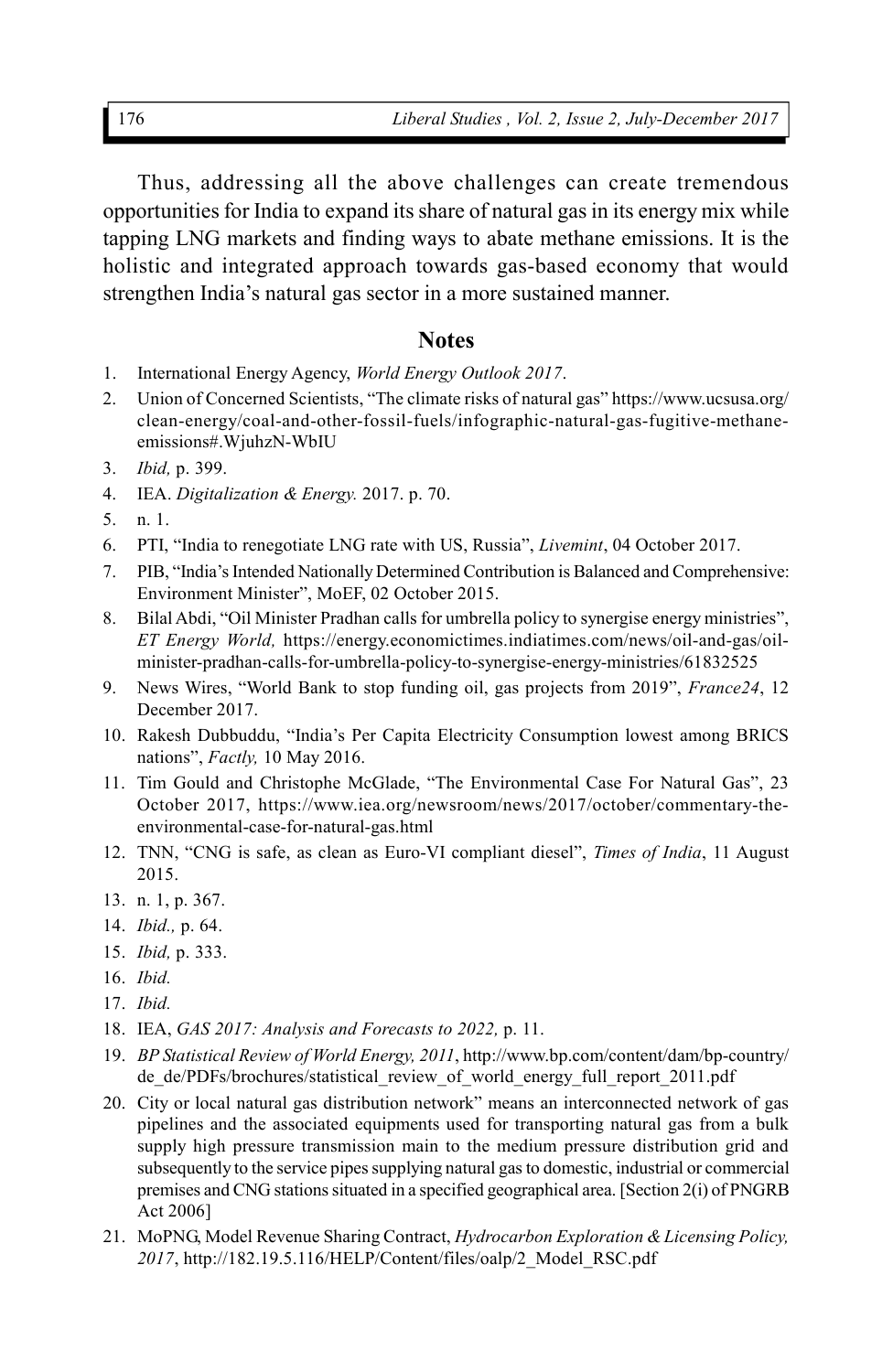*Greater Role of Natural Gas in the Energy Transition*

- 22. MoPNG, "Marketing including pricing freedom for the gas to be produced from Discoveries in Deepwater, Ultra Deepwater and High Pressure-High Temperature areas", 21 March 2016, http://petroleum.nic.in/sites/default/files/mkt\_freedom.pdf
- 23. MoPNG, "Notification on 'Modalities of Operationalization of Open Acreage Licensing Policy under HELP'", http://petroleum.nic.in/sites/default/files/oalp\_modalities.pdf
- 24. MoPNG, "A presentation on recent policy decision", http://petroleum.nic.in/sites/default/ files/imppolicy.pdf
- 25. PIB, "Policy for the Grant of Extension to the Production Sharing Contracts signed by Government awarding small, medium sized and discovered fields to private/Joint Ventures", http://pib.nic.in/newsite/PrintRelease.aspx?relid=137637
- 26. Sanjeev Choudhary, "Definition change may let private exploration companies exploit shale", *The Economic Times,* 11 December 2017.
- 27. PIB, "Shale Gas Exploration", Ministry of Petroleum & Natural Gas, 25 November 2015.
- 28. Choudhary, Sanjeev. 'Government mulls doubling LNG import terminal capacity', *The Economic Times,* 06 June 2016.
- 29. PTI, "LNG Terminal ground breaking ceremony held in Dhamra port in Odisha", *The Hindu,* 08 July 2017.
- 30. International Gas Union, "IGU 2017 World LNG Report", https://www.igu.org/sites/default/ files/103419-World\_IGU\_Report\_no%20crops.pdf
- 31. Bilal Abdi, "Renegotiation of Gorgon LNG contract could pave the way for other deals: ICRA", *Energy World,* 02 October 2017.
- 32. Rajesh Kumar Singh and Debjit Chakraborty, "GAIL Delivered Setback in Bid to Renegotiate Gazprom LNG Deal", *Bloomberg,* 27 November 2017.
- 33. Rajya Sabha, "Unstarred Question No. 2043 Expansion of Gas Grid Network" asked by M.P. Veerendra Kumar to Dharmendra Pradhan, Minister of State in MoPNG on 02 August 2017.
- 34. PIB, "Cabinet approves Capital Grant to GAIL for development of Gas Infrastructure in Eastern part of the country", CCEA, 21 September 2016.
- 35. PPAC, "Ready Reckoner Snapshot of India's Oil & Gas data", July 2017.
- 36. Dipak Kumar Dashi, "Govt wants to replace LPG with PNG in smart cities", *Times of India*, 13 November 2015, http://timesofindia.indiatimes.com/india/Govt-wants-to-replace-LPG-with-PNG-in-smart-cities/articleshow/49762703.cms
- 37. n. 34, p. 17.
- 38. *Ibid.*
- 39. Lok Sabha Secretariat, 'PNG Network', answer to starred question no. 217, 31 July 2017, Krishnan Narayanswamy Ramchandran, MoPNG, http://164.100.47.194/Loksabha/ Questions/QResult15.aspx?qref=55543&lsno=16
- 40. n. 34.
- 41. Sarita Singh, "Subsidised imported gas scheme scrapped", *The Economic Times,* 03 April 2017.
- 42. *Ibid.*
- 43. Ashok Gulati and Pritha Banerjee, "Rationalising Fertiliser Subsidy in India: Key Issues and Policy Options", Working Paper 307, ICRIER, August 2015, p. 25.
- 44. Lok Sabha Secretariat, "Demand for Grants 2017-18", Ministry of Chemicals and Fertilizers, March 2017.
- 45. n. 43, p. 28.